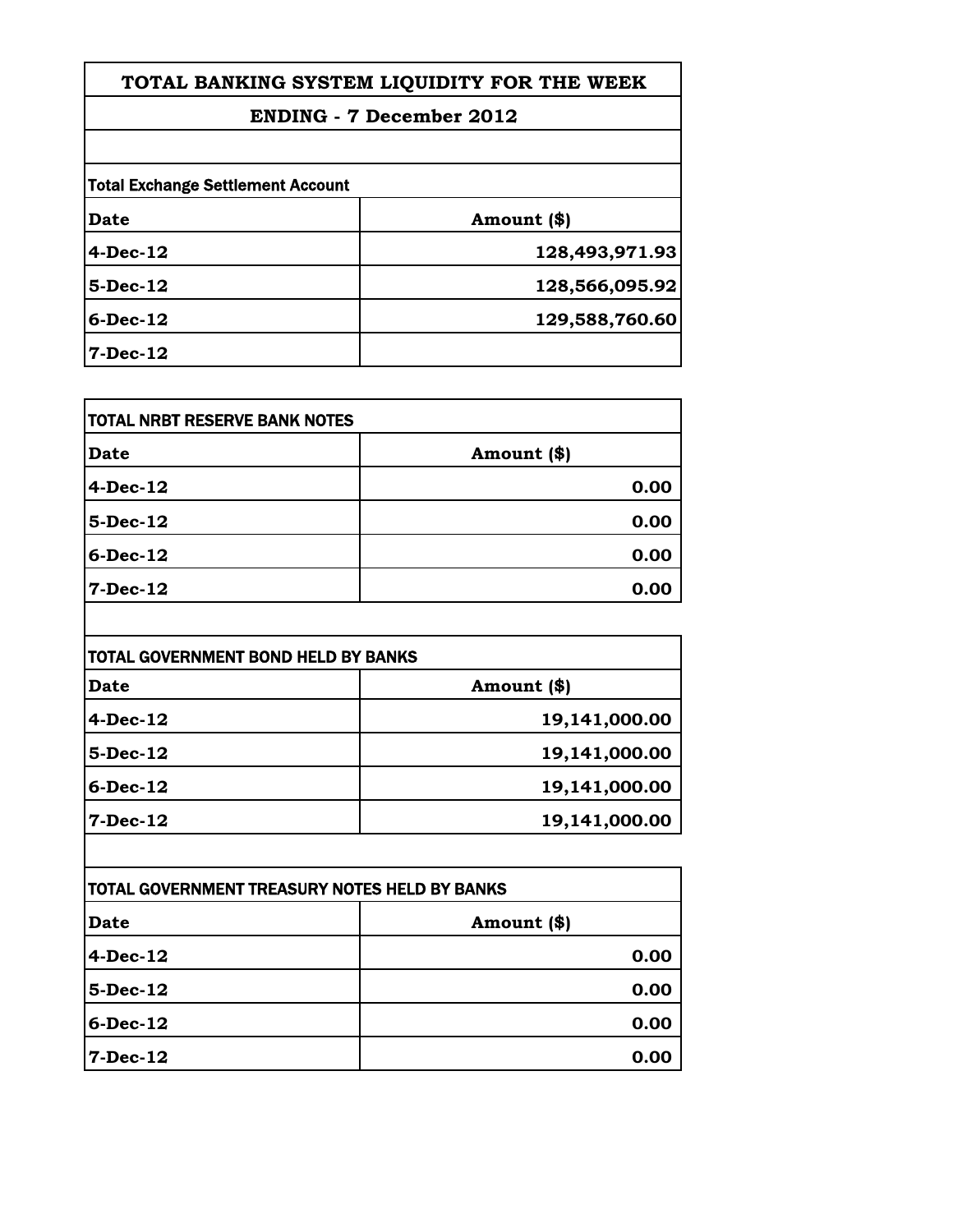## **ENDING - 14 December 2012**

| <b>Total Exchange Settlement Account</b> |                |
|------------------------------------------|----------------|
| Date                                     | Amount (\$)    |
| 10-Dec-12                                | 129,871,725.55 |
| $11-Dec-12$                              | 133,099,733.35 |
| $12$ -Dec- $12$                          | 133,493,385.52 |
| $13$ -Dec- $12$                          | 132,875,816.90 |
| 14-Dec-12                                | 132,865,184.70 |

| TOTAL NRBT RESERVE BANK NOTES |             |
|-------------------------------|-------------|
| Date                          | Amount (\$) |
| 10-Dec-12                     | 0.00        |
| 11-Dec-12                     | 0.00        |
| 12-Dec-12                     | 0.00        |
| 13-Dec-12                     | 0.00        |
| 14-Dec-12                     | 0.00        |

| TOTAL GOVERNMENT BOND HELD BY BANKS |               |
|-------------------------------------|---------------|
| Date                                | Amount (\$)   |
| 10-Dec-12                           | 19,141,000.00 |
| 11-Dec-12                           | 19,141,000.00 |
| 12-Dec-12                           | 19,141,000.00 |
| 13-Dec-12                           | 19,141,000.00 |
| 14-Dec-12                           | 19,141,000.00 |

| TOTAL GOVERNMENT TREASURY NOTES HELD BY BANKS |             |
|-----------------------------------------------|-------------|
| <b>Date</b>                                   | Amount (\$) |
| 10-Dec-12                                     | 0.00        |
| $11$ -Dec-12                                  | 0.00        |
| $12$ -Dec- $12$                               | 0.00        |
| 13-Dec-12                                     | 0.00        |
| 14-Dec-12                                     | 0.00        |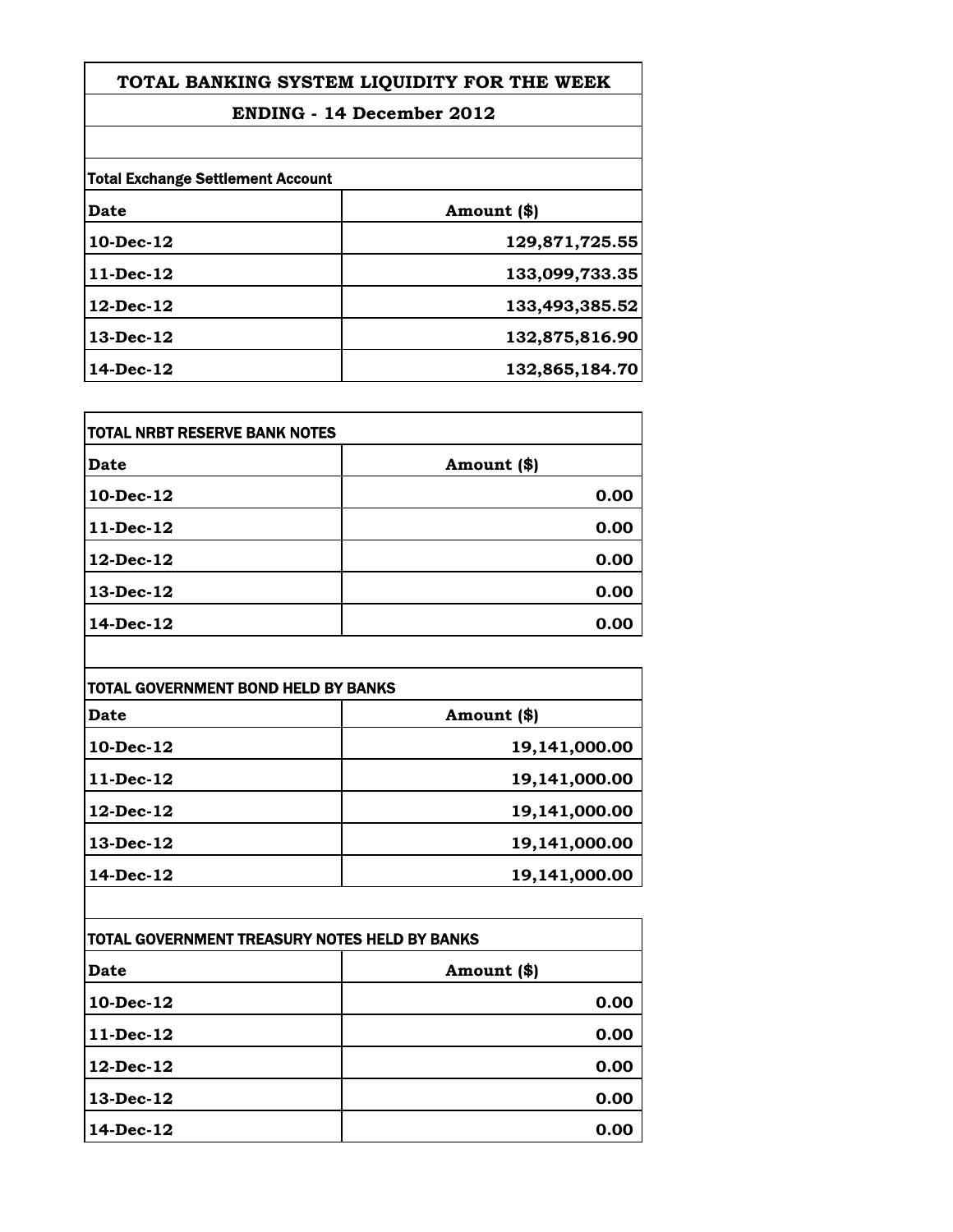## **ENDING - 21 December 2012**

| <b>Total Exchange Settlement Account</b> |                   |
|------------------------------------------|-------------------|
| Date                                     | Amount (\$)       |
| $17-Dec-12$                              | 133, 164, 426. 51 |
| 18-Dec-12                                | 133,712,122.46    |
| 19-Dec-12                                | 135,705,387.84    |
| 20-Dec-12                                | 135,509,033.98    |
| 21-Dec-12                                | 130,238,359.48    |

| TOTAL NRBT RESERVE BANK NOTES |             |
|-------------------------------|-------------|
| Date                          | Amount (\$) |
| 17-Dec-12                     | 0.00        |
| 18-Dec-12                     | 0.00        |
| 19-Dec-12                     | 0.00        |
| 20-Dec-12                     | 0.00        |
| 21-Dec-12                     | 0.00        |

| TOTAL GOVERNMENT BOND HELD BY BANKS |               |
|-------------------------------------|---------------|
| <b>Date</b>                         | Amount (\$)   |
| 17-Dec-12                           | 19,141,000.00 |
| 18-Dec-12                           | 19,141,000.00 |
| 19-Dec-12                           | 19,141,000.00 |
| 20-Dec-12                           | 19,141,000.00 |
| 21-Dec-12                           | 19,141,000.00 |

| TOTAL GOVERNMENT TREASURY NOTES HELD BY BANKS |             |
|-----------------------------------------------|-------------|
| <b>Date</b>                                   | Amount (\$) |
| 17-Dec-12                                     | 0.00        |
| 18-Dec-12                                     | 0.00        |
| 19-Dec-12                                     | 0.00        |
| 20-Dec-12                                     | 0.00        |
| $21$ -Dec-12                                  | 0.00        |